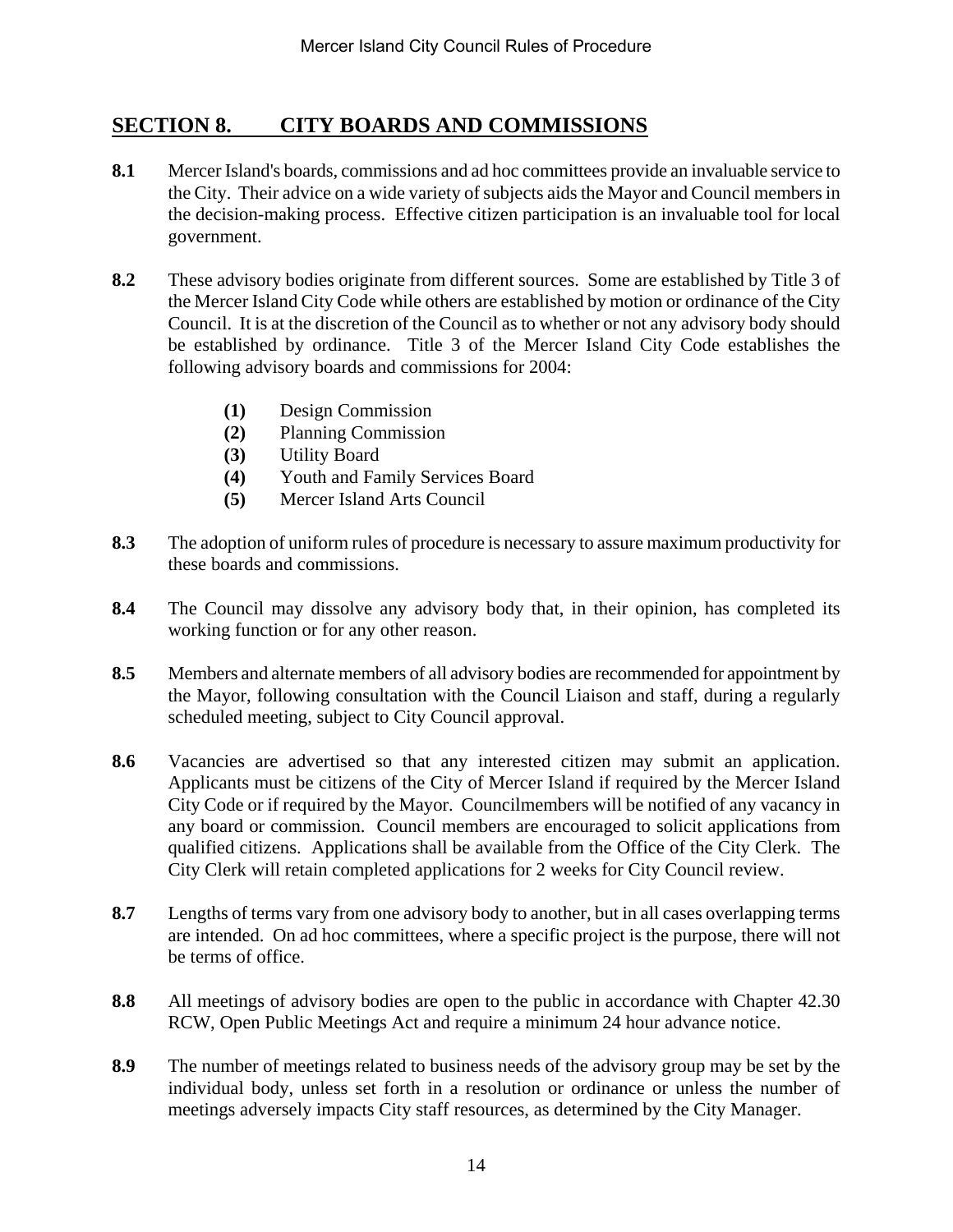- **8.10** Members may be removed, from any advisory committee, prior to the expiration of their term of office, by a majority vote of the City Council.
- 8.11 All members of advisory bodies should be aware of the need to avoid any instance of conflict of interest. No individual should use an official position to gain a personal advantage.
- **8.12** The City Council transmits referrals for information or action through the City Manager and the City Council liaison to the advisory groups. These advisory groups transmit findings, reports, etc., to the City Council through the City Manager and City Council liaison.
- **8.13** While the City staff's role is one of assisting the boards and commissions, the City staff members are not employees of that body. The City staff members are directly responsible to his or her Department Director and the City Manager.
- **8.14** Annually, staff shall develop a draft work program for each board and commission based upon the City Council's annual work plan. Staff will present the draft work program to each board and commission for input and revision. All Board and commission work programs will then be presented to the City Council for review, possible amendments and approval. Boards and commissions shall not direct City staff to perform research, gather information or otherwise engage in activities involving projects or matters that are not listed on the work plan unless approved by the City Council or City Manager. Copies of board and commission agendas will be included in City Council regular meeting packets.
- **8.15 Roles & Duties for Council Liaison**. The Mayor may appoint a Council liaison for any boards or commissions. The Council liaison shall report objectively on the activities of both the City Council and the advisory group. Any member of the Council is allowed to attend advisory committee meetings so long as a quorum is not present. The Council liaison shall report objectively on the activities of both the City Council and the advisory group. The specific duties of a Council liaison are as follows:
	- **(1)** Attend meetings of the board or commission on a regular basis and sit at the table or dais, as applicable.
	- **(2)** Except in quasi-judicial matters, may participate in discussion and debate of the board or commission but may not vote on any matter.
	- **(3)** Represent the majority City Council position, if known.
	- **(4)** Participate in a manner that will not intimidate or inhibit the meetings and operations of the board or commission. Make comments in a positive manner so as to promote positive interaction between Council and the board or commission.
	- **(5)** Be prepared to give Council regular and timely reports at every regular City Council meeting. Take the lead on discussion items before the Council which pertain to the assigned board or commission.
	- **(6)** With the Mayor, evaluate potential candidates for appointment to the board or commission. Based upon liaison and Council input, the Mayor will recommend appointment of candidates subject to City Council approval.
	- **(7)** Schedule with Council an annual presentation by the board or commission and staff on the annual work program, projected goals and funding